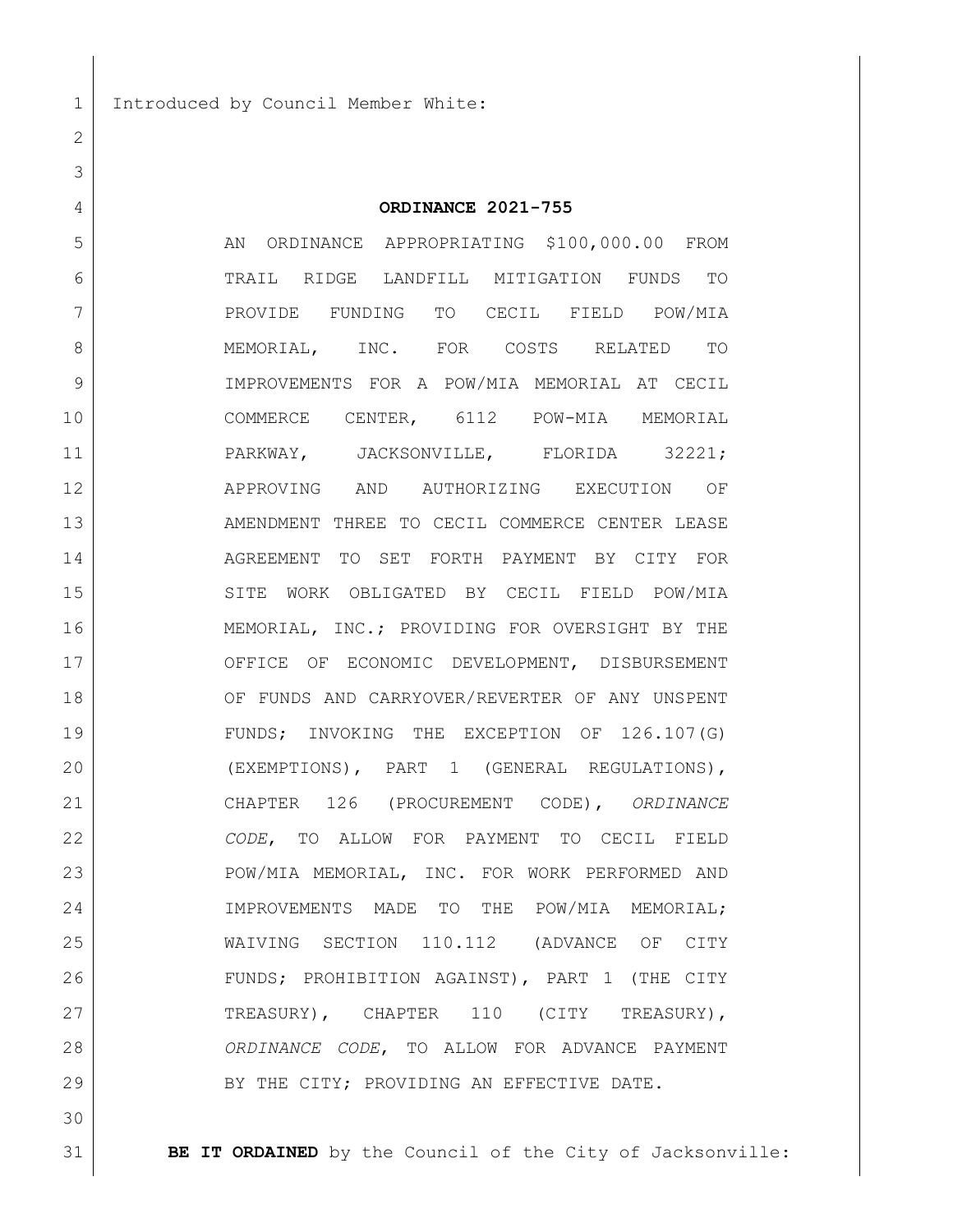1 **Section 1. Appropriation.** For the 2021-2022 fiscal year, 2 within the City's budget, there are hereby appropriated the 3 indicated sum(s) from the account(s) listed in subsection (a) to 4 the account(s) listed in subsection (b): 5 (The account information is attached hereto as **Exhibit 1**, and 6 incorporated herein by this reference) 7 (a) Appropriated from: 8 See attached **Exhibit 1** \$100,000.00 9 (b) Appropriated to: 10 See attached **Exhibit 1** \$100,000.00 11 (c) **Explanation of Appropriation –** The funding above is 12 | appropriating \$100,000 from Trail Ridge Landfill 13 Mitigation funds for improvements to Cecil Commerce 14 | Center, particularly at property leased by Cecil Field 15 POW/MIA Memorial, Inc. at 6112 POW-MIA Memorial Parkway, 16 Jacksonville, Florida 32221, for improvements related to a 17 POW/MIA Memorial.

 **Section 2**. **Purpose.** The purpose of this appropriation is to provide funding from the Trail Ridge Landfill Mitigation Fund for improvements for a POW/MIA Memorial for property located at 6112 POW-MIA Memorial Parkway, Jacksonville, Florida 32221 and 22 | leased by the City of Jacksonville to Cecil Field POW/MIA Memorial, 23 Inc. A copy of the quotation for installation and services is as identified in **Exhibit 2**, attached hereto.

 **Section 3. Approval and Authorization of Amendment Three to Cecil Commerce Center Lease Agreement.** There is hereby 27 approved, and the Mayor, or his designee, and the Corporation 28 Secretary are hereby authorized, to execute and deliver, for and on behalf of the City, that certain Amendment Three to Cecil Commerce Center Lease Agreement (the "Agreement"), substantially in the form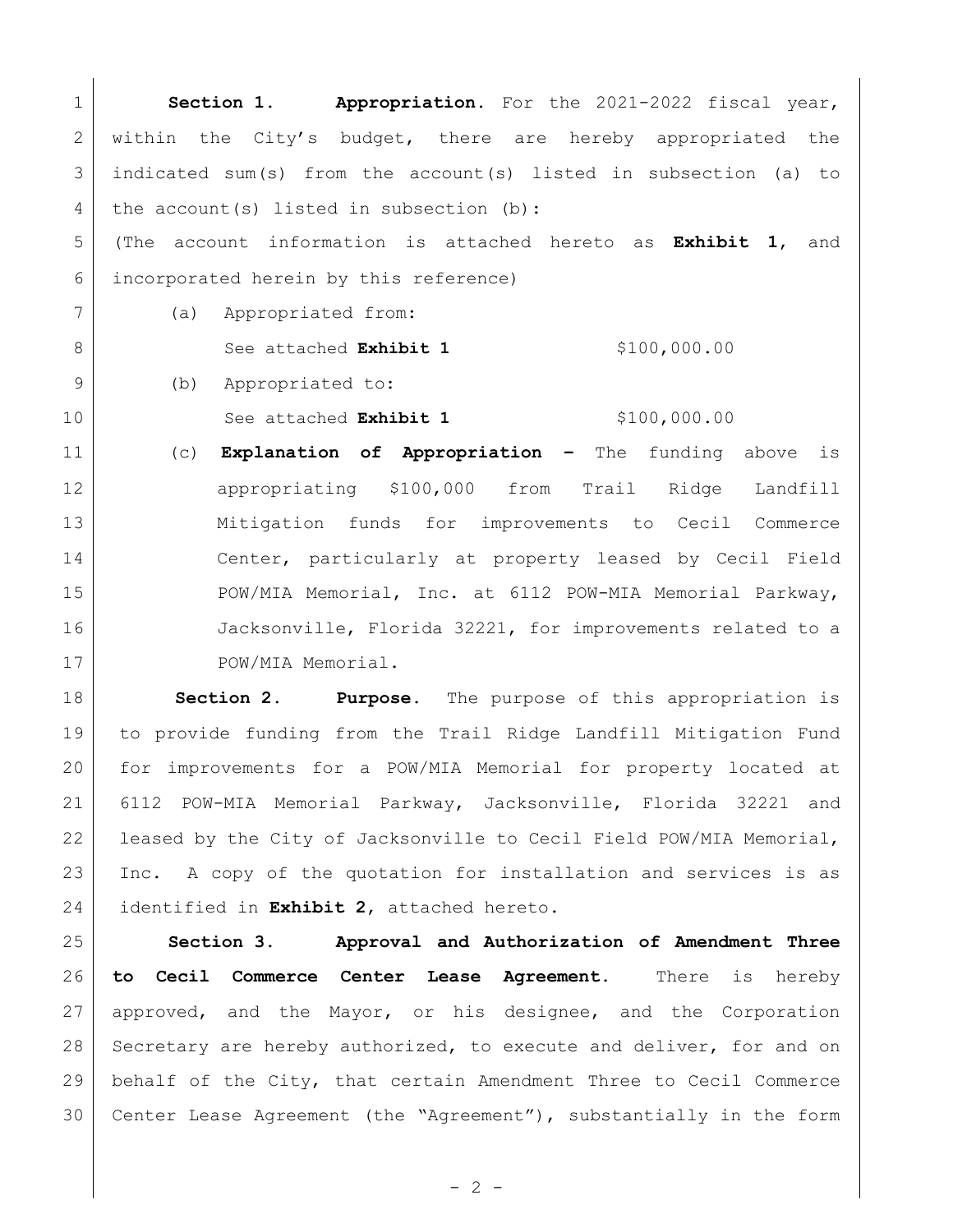as attached hereto as **Exhibit 2,** and incorporated by reference herein.

 **Section 4. Oversight/Carryover/Reverter.** The Mayor is 4 requested to appoint the Office of Economic Development to oversee the installation of the improvements by Cecil Field POW/MIA Memorial, Inc. The Office of Economic Development may allocate funding for any of the line items listed in **Exhibit 2** in an amount more or less than the projected costs shown in **Exhibit 2** so long as the total costs of the project do not exceed the appropriated amount of \$100,000.00. Any funds not utilized for the purposes set forth in this ordinance shall be returned to the fund of origin after September 30, 2022.

 **Section 5. Invoking the exception to Sec. 126.107(g),**  *Ordinance Code***.** The City is hereby authorized to pay Cecil Field MIA/POW Memorial, Inc. for installation and improvements related to the Cecil Field POW/MIA Memorial, as described in **Exhibit 2.** Pursuant to Section 126.107(g) (Exemptions), Part 1 (General Regulations), Chapter 126 (Procurement Code), *Ordinance Code*, such procurement is exempted from competitive solicitation because the supplies or services are to be provided by those specifically prescribed within authorizing legislation that appropriates the 22 same. With the exception of the foregoing, all other provisions of Chapter 126, *Ordinance Code*, shall remain in full force and effect.

 **Section 6. Waiving Section 110.112,** *Ordinance Code***.** 25 | Section 110.112 (Advance of City funds; prohibition against), Part 1 (The City Treasury), Chapter 110 (City Treasury), *Ordinance Code*, is hereby waived to allow for the advance payment in the full 28 | amount of \$100,000 as described in the Agreement.

 **Section 7. Effective Date.** This ordinance shall become effective upon signature by the Mayor or upon becoming effective 31 | without the Mayor's signature.

- 3 -